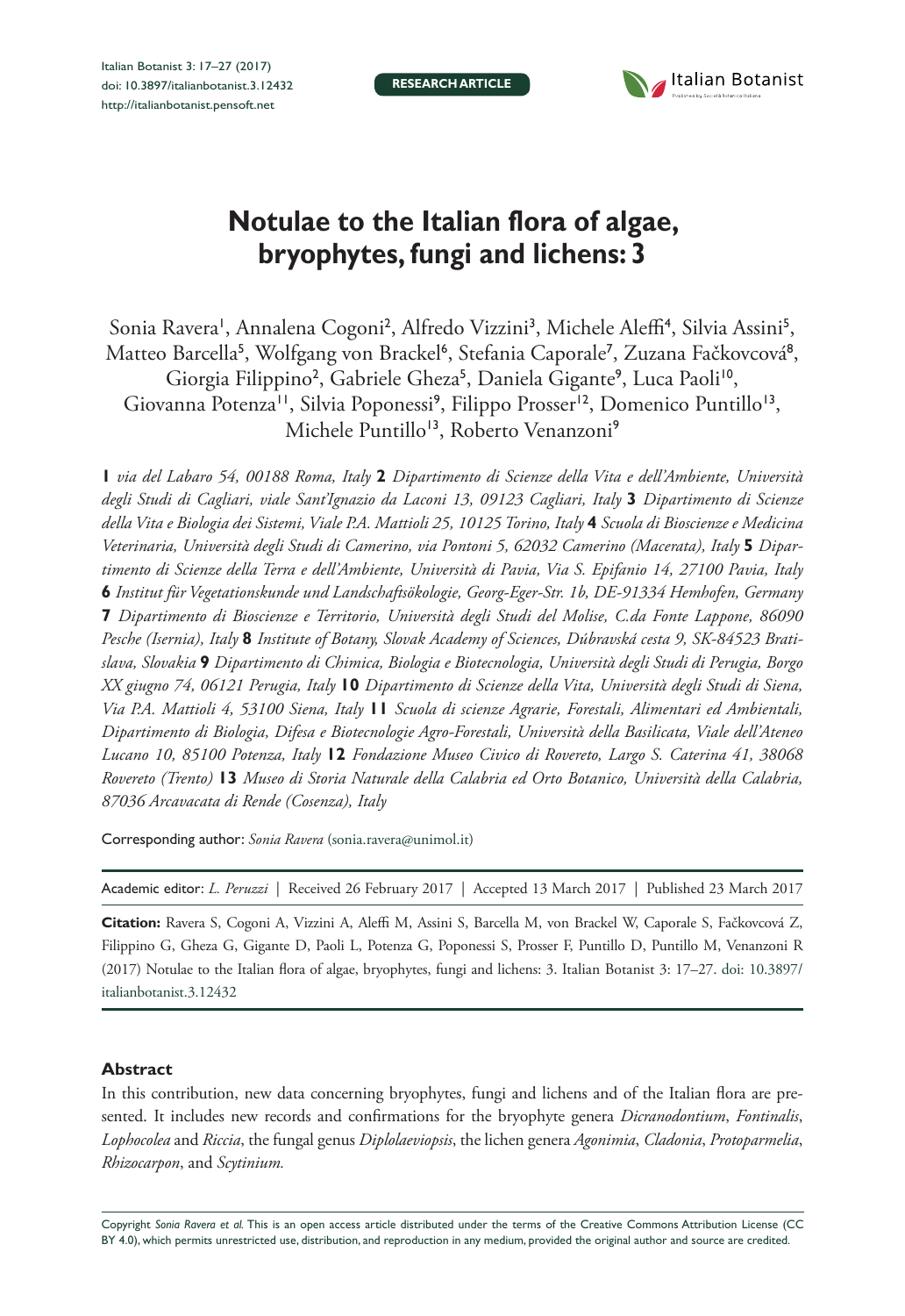**Keywords**

Ascomycota, Bryidae, Marchantiidae, Jungermanniidae, floristic data

# **How to contribute**

The text of the records should be submitted electronically to: Cecilia Totti ([c.totti@uni](mailto:c.totti@univpm.it)[vpm.it](mailto:c.totti@univpm.it)) for algae, Annalena Cogoni ([cogoni@unica.it\)](mailto:cogoni@unica.it) for bryophytes, Alfredo Vizzini ([alfredo.vizzini@unito.it](mailto:alfredo.vizzini@unito.it)) for fungi, Sonia Ravera [\(sonia.ravera@unimol.it\)](mailto:sonia.ravera@unimol.it) for lichens.

#### **Floristic records**

# **BRYOPHYTES**

*Dicranodontium denudatum* (Brid.) E.Britton (Leucobryaceae)

+ **UMB**: Monte Serano (Perugia), in the Special Areas of Conservation (SAC) IT5210047 Monti Serano – Brunette (sommità) on humicolous slope in woodland (UTM WGS84: 33T 320531.47483336), 1340 m, 14 October 2013, *S. Poponessi, M. Aleffi* (BPERU). – Species new for the flora of Central Italy.

According to Aleffi et al. (2008), the presence in Italy of *Dicranodontium denudatum* is restricted to a number of northern localities. However, its occurrence in Veneto, Liguria, Emilia-Romagna, Toscana, Campania and Sardegna has not been confirmed over the last 50 years. The site in Umbria is characterized by the presence of Holm oak (*Quercus ilex* L.) woods. This record is also interesting because the reported altitudinal range of the species is generally lower in Europe, up to about 1000 m (Smith 2004, Poponessi et al. 2014). *Dicranodontium denudatum* does not seem to be widespread in the Mediterranean basin, but it is widely distributed in Europe, assigned to the European Boreal-montane floristic element. It usually grows on damp shaded rocks, decaying wood and peaty soil in woods and occasionally in open habitats (Smith 2004). *Dicranodontium denudatum* is a species threatened with extinction in several European countries: it is considered as Critically Endangered (CR) in Ireland, Vulnerable (VU) in Bulgaria and Endangered (EN) in Hungary. In Italy, the data are not usfficient for an assessment (Hodgetts 2015).

S. Poponessi, M. Aleffi, D. Gigante, R. Venanzoni

#### *Fontinalis hypnoides* C.Hartm. var. *duriaei* (Schimp.) Kindb. (Fontinalaceae)

+ **VEN**: 400 m NW of Roversola, Oppeano, (Verona), in Fosso Ladretto, with *Potamogeton nodosus* Poir. (UTM WGS84: 32T 663016.5023250), 30 m, 23 October 2015, *F. Prosser* (Herb. Prosser No. 00084). – Species new for the flora of Veneto.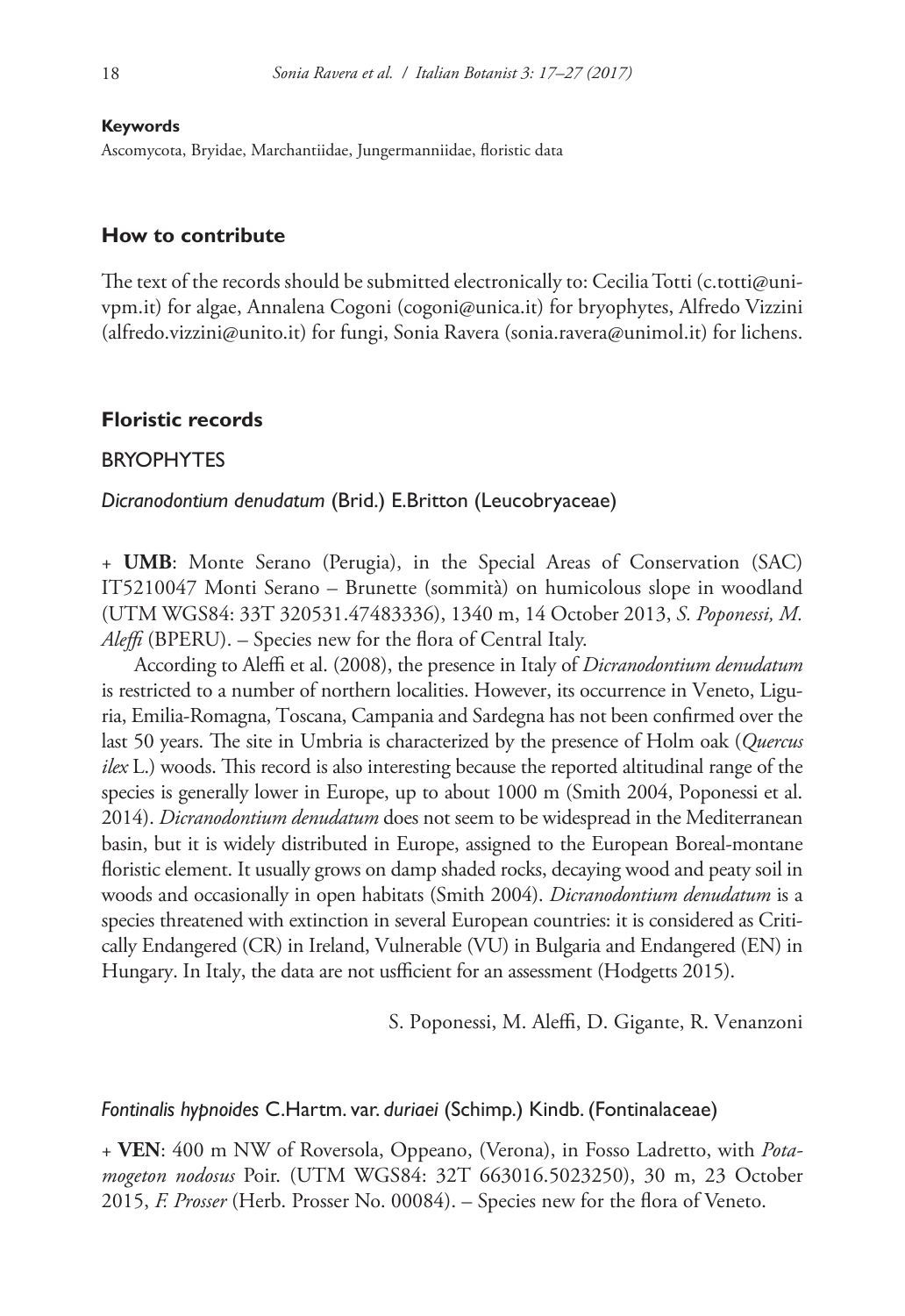The only *Fontinalis* reported for Veneto is *F. antipyretica* Hedw. (Aleffi et al. 2008), from which *Fontinalis hypnoides* var*. duriaei* can be easily distinguished for the not keeled stem leaves. *Fontinalis hypnoides* var*. duriaei* differs from other Italian species for plane (not concave) stem leaves and for leaf margin without 1-4 rows of elongate cells. *Fontinalis hypnoides* var*. duriaei* is reported in northern Italy only for Lombardia, but not confirmed after 1950, and for Emilia-Romagna; it occurs also in Toscana, Lazio before 1950, Sardegna and Sicilia (Aleffi et al. 2008). The similar *F. hypnoides* var*. hypnoides* is reported in northern Italy only for Lombardia, but without confirmation after 1950. Unfortunately, we have no information about the population size of *F. hypnoides* var*. duriaei* and its diffusion near Roversola.

F. Prosser

#### *Lophocolea bidentata* (L.) Dumort. (Geocalycaceae)

+ **VEN**: Sass Negher (Belluno), near Serrai di Sottoguda Natural Reserve and Marmolada Glacier, groove in the rock (UTM WGS84: 32T 726144.5145940), 1403 m, 8 December 2016, *S. Poponessi* (PERU). – Species confirmed for the flora of Veneto.

*Lophocolea bidentata* is an austral-tropical montane liverwort species (Dierßen 2001). It has been widely recorded in central and northern Italy (Aleffi et al. 2008), but the last record in Veneto dates back to the early 1900s (Massalongo 1903). The area of occurrence is characterized by a moist gorge in a rocky dolomitic wall, along the border between beech and coniferous trees. Associate species include *Plagiopus oederianus* (Sw.) H.A.Crum. & L.E.Anderson var. *oederianus*, *Fissidens adianthoides* Hedw., *Nekera crispa* Hedw., *Jungermannia gracillima* Sm., *Cephalozia bicuspidata* (L.) Dumort., *Lejeunea cavifolia* (Ehrh.) Lindb. and *Ptychostomum pseudotriquetru*m (Hedw.) J.R.Spence & H.P.Ramsay var. *bimum* (taxon to be confirmed, according to Hodgetts 2015). Two ferns are also associate: *Asplenium ruta-muraria* L. subsp. *dolomiticum* Lovis & Reichst., and *Asplenium trichomanes* L. *Lophocolea bidentata* is widely distributed in Europe and is considered Vulnerable (VU) in Finland and Near Threatened (NT) in Italy (Hodgetts 2015).

S. Poponessi, M. Aleffi, D. Gigante, R. Venanzoni

#### *Riccia cavernosa* Hoffm. (Ricciaceae)

+ **CAL**: Lago Cecita (Cosenza), in the Sila National Park on muddy soil along the lakeshore (UTM WGS84 33S 630173.4358704), 1137 m, 13 September 2014, *D. Puntillo* (CLU No. 4090). – Species new for the flora of Calabria.

The species is recognizable for the perforations to the branch tips of the thallus and for their triangular-globular, polar spores incompletely reticulate. Distal face with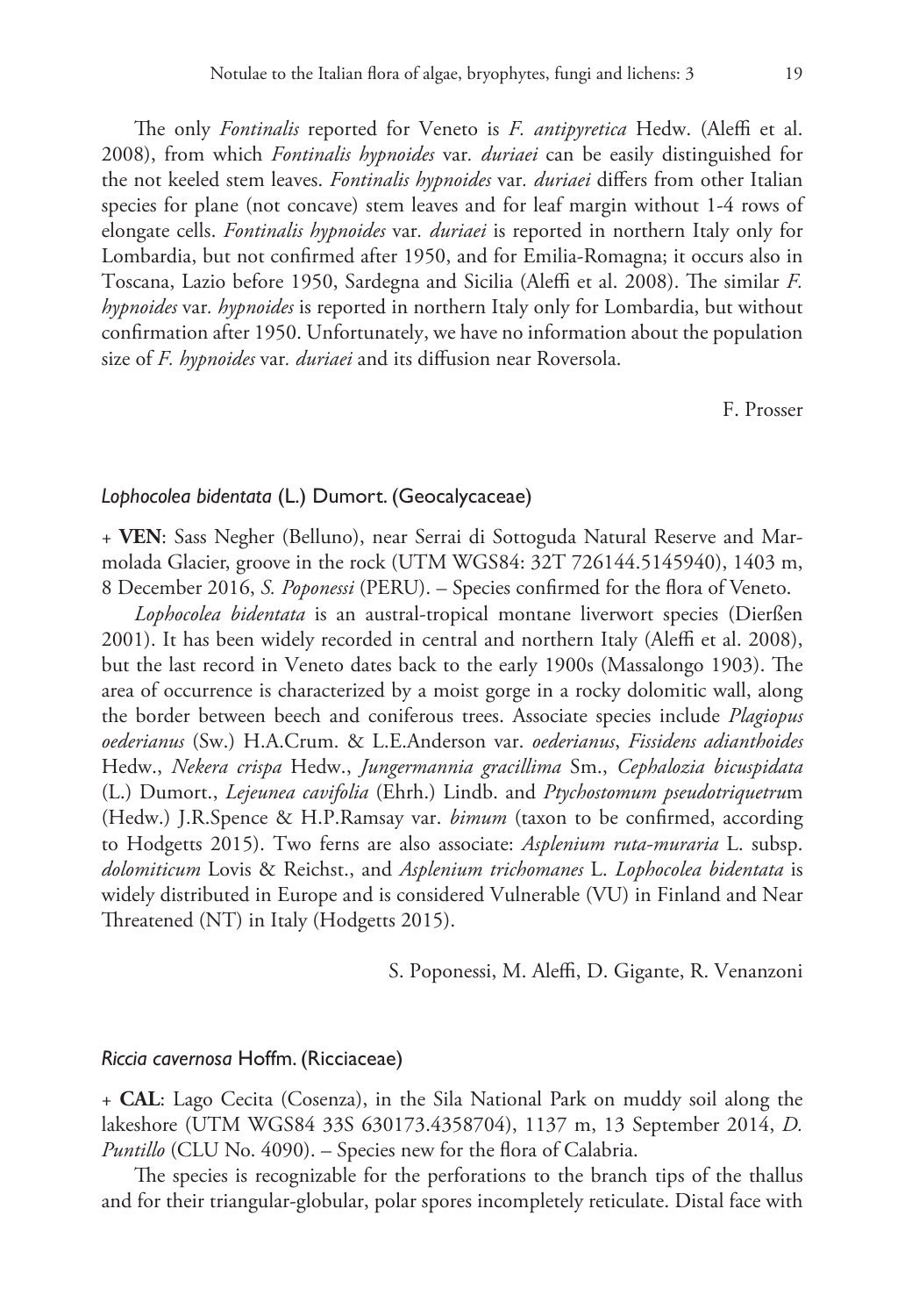smooth, irregular low ridges, proximal face often granulate; covered with simple or branching ridges (Dierßen 2001). *Riccia cavernosa* normally lives on seasonally wet or flooded habitats. It is a cosmopolitan species widespread known in Europe and in the Mediterranean Basin (Ros et al. 2007, Hodgetts 2015). This species is known in Italy for Lombardia, Trentino-Alto Adige, Emilia Romagna, Abruzzo, Puglia and Sicilia (Aleffi et al. 2008). In Europe, it is assessed as Endangered (EN) in Norwey and Austria, Vulnerable (VU) in Germany and Critically Endangered (CR) in Portugal and Switzerland (Hodgetts 2015).

D. Puntillo

# FUNGI

*Diplolaeviopsis ranula* Giralt & D.Hawksw. (encoelioid-clade)

+ **CAM**: Gole del Bussento, Morigerati (Salerno), on *Lecanora strobilina* (Spreng.) Kieff. (UTM WGS84 33T 547000.4443740), 220 m, 28 July 1997, *D. Puntillo* (CLU No. 13436; dupl. Hb Diederich, Luxembourg). – Species new for the flora of Italy (Campania).

This species is a lichenicolous pycnidial coelomycete, commensal to pathogens on the apothecia and thalli of the *Lecanora strobilina* (Spreng.) Kieff. complex, and recognized by the characteristic  $1(-2)$ -septate, often asymmetric, tadpole-shaped conidia (Giralt and Hawksworth 1991). This lichenicolous fungus is not included in the Italian preliminary check-list (Brackel 2016). It has been reported so far from France, Great Britain, Luxembourg, Portugal, Spain, Brazil and the USA, as associated with *Lecanora strobilina* and *Lecanora strobilinoides* Giralt & Gómez-Bolea (Giralt and Hawksworth 1991, Bricaud et al. 1992, Diederich et al. 1992, van den Boom and Giralt 1999, Earland-Bennett 1999, Diederich 2003, Hodkinson 2010). Its sexual morph has been recently described by Suija et al. (2015) and molecularly confirmed by Etayo et al. (2015). Phylogenetically it clusters in the encoelioid-clade (Helotiales) where it is sister to the genus *Macroskyttea* Etayo, Flakus, Suija & Kukwa (Etayo et al. 2015).

D. Puntillo, M. Puntillo, A. Vizzini

# **LICHENS**

# *Agonimia octospora* Coppins & P.James (Verrucariaceae)

+ **CAM**: Pisciotta (Salerno), on *Olea europaea* L. (UTM WGS84: 33T 519127.4440793), 230 m, 22 February 2011, leg. *S. Ravera, G. Brunialti*, det. *S. Ravera* (Herb. Ravera); Ottati (Salerno), on *Quercus ilex* L. (UTM WGS84: 33T 526762.4479360), 630 m,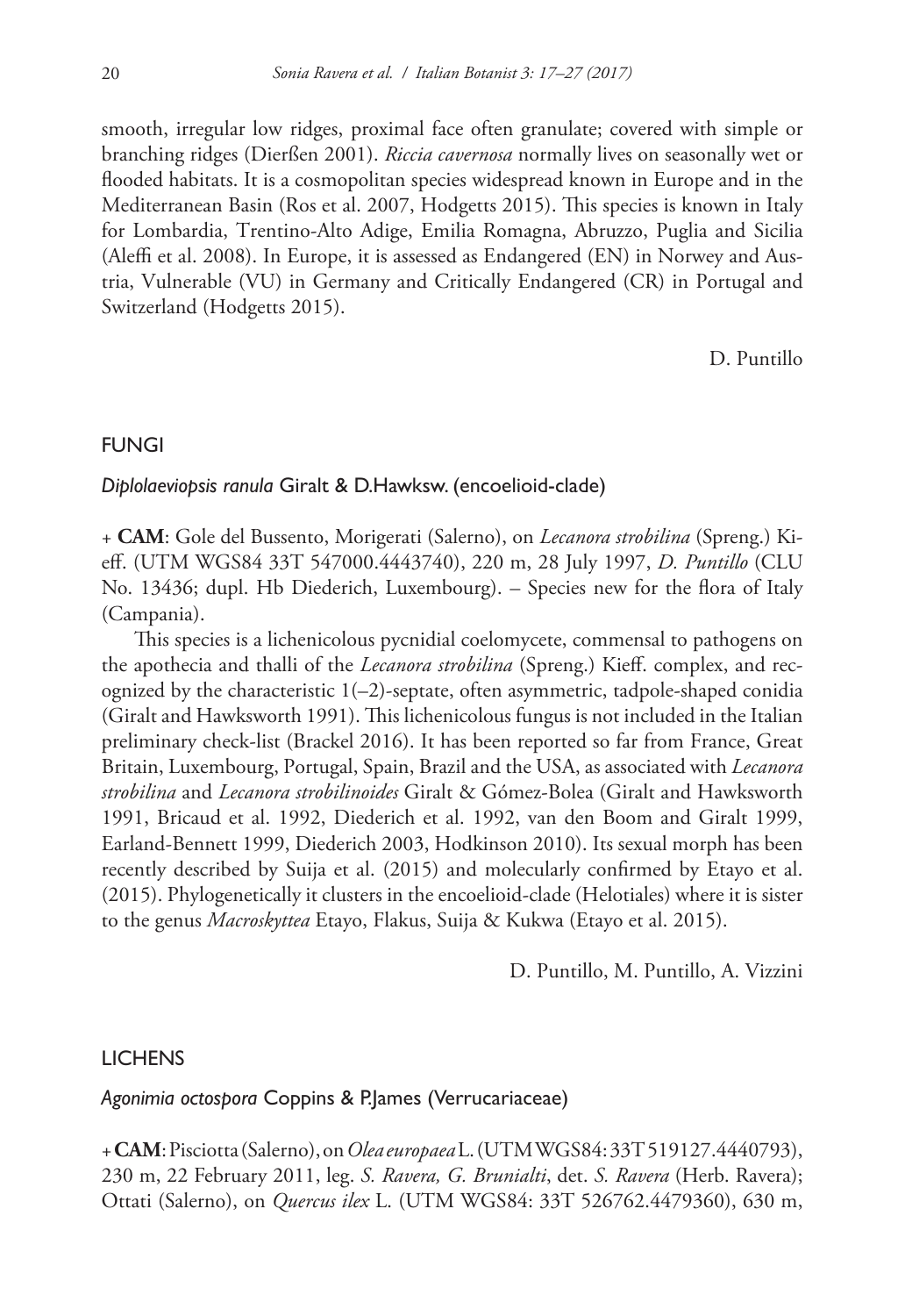12 April 2011, leg. *S. Ravera, G. Brunialti,* det. *S. Ravera* (Herb. Ravera). – Species new for the flora of Southern Italy (Campania).

*Agonimia octospora* is an epiphytic microlichen with squamulose thallus and more or less scattered perithecia, often sterile. Growing on basal parts of old trees, usually on bark among mosses, it is overlooked in the field not only for the small squamules of the thallus  $(0.05-0.25 \times 0.05-0.12 \text{ mm})$ . These two records confirm the scarce poleotolerance (Nimis 2016) of the species: both of the sites include undisturbed centenary trees in an olive orchard (Pisciotta) and in an old-growth wood (Ottati). *Agonimia octospora* is included in the national red list of epiphytic lichens as "Data Deficient" (Nascimbene et al. 2013).

S. Ravera

# *Agonimia opuntiella* (Buschardt & Poelt) Vězda (Verrucariaceae)

+ **TOS**: Collina di Vinacciano, "via di Piastreta e Collina", Serravalle Pistoiese (Pistoia), on *Quercus pubescens* Willd. (UTM WGS84: 32T 650152.4861724), 225 m, 22 August 2016, *Z. Fačkovcová, L. Paoli* (SIENA); Collina di Vinacciano, in the proximity of the cemetery of Vinacciano, Serravalle Pistoiese (Pistoia), on *Q*. *pubescens* (UTM WGS84: 32T 650153.4861118), 160 m, 22 August 2016, *Z. Fačkovcová, L. Paoli* (SIENA); "via Forniccione", Serravalle Pistoiese (Pistoia), on *Q*. *pubescens* (UTM WGS84: 32T 652397.4861553), 65 m, 26 August 2016, *Z. Fačkovcová, L. Paoli* (SIE-NA). – Species confirmed for the flora of Toscana.

The species has a squamulose thallus, with minutely papillate and hairy surface. Due to the small dimensions, in the field it could be confused with young specimens of *Physconia servitii* (Nádv.) Poelt or *Phaeophyscia hirsuta* (Mereschk.) Essl. *Agonimia opuntiella* is rare and likely underestimated in Italy. A previous record in Toscana has been reported for the province of Grosseto, on *Olea europaea* L. (Brackel 2015).

L. Paoli, Z. Fačkovcová

# *Chaenotheca hispidula* (Ach.) Zahlbr. (Coniocybaceae)

+ **ABR**: Vallevò, Rocca San Giovanni (Chieti), on bark of *Quercus pubescens* Mill. in Fosso della Farfalla (UTM WGS84: 33T 2476175.4681392), 69 m, 6 November 2010, *S. Caporale, T. Pagliani, F. Piccoli, R. Verì* (Herb. S. Caporale). – Species new for the flora of Abruzzo.

It is a cosmopolitan species, widely distributed in Europe from the Boreal to the Mediterranean-Mountain belt. In Italy it is found rarely and its presence was probably overestimated in the past (Zedda 2002). It colonizes preferentially cavities in the bark and at the base of old trees, especially oaks, in damp and non-eutrophic woods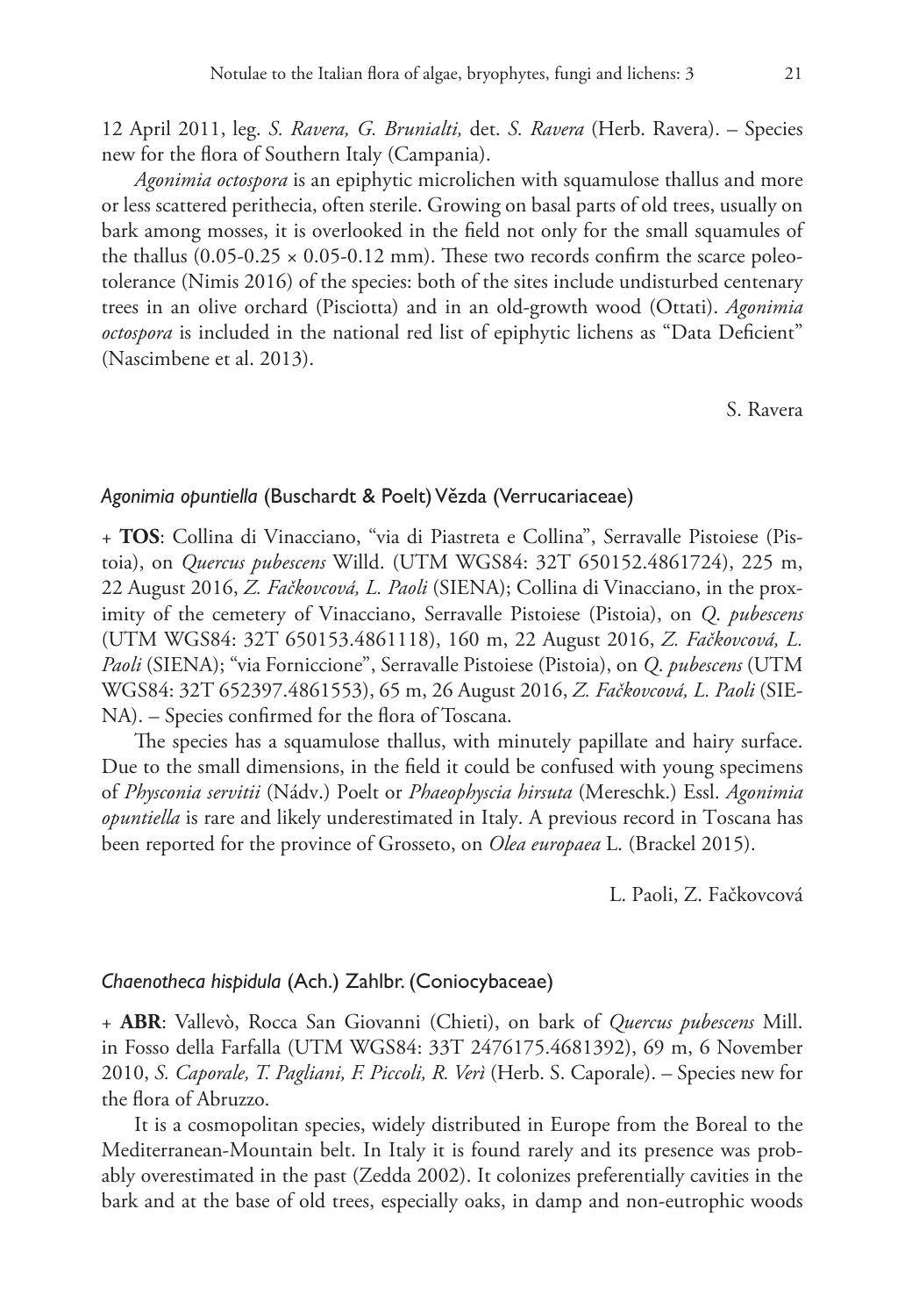(Nimis 2016). The presence of lichens belonging to the 'Caliciales' group is considered indicative of environmental quality and ecological continuity (Ravera and Puntillo 2014). It is included in the national red list of epiphytic lichens as "Near Threatened" (Nascimbene et al. 2013).

S. Caporale

# *Cladonia polycarpoides* Nyl. (Cladoniaceae)

**+ PIE**: Cascina Casone, Pombia (Novara), within the Natural Park Valle del Ticino, on sandy-pebbly soil in a dry grassland (UTM WGS84: 32T 475582.5054277), 172 m, 10 June 2016, *G. Gheza* (Herb. Gheza); Barbelera, Oleggio (Novara), within the Natural Park Valle del Ticino, on sandy-pebbly soil in a dry grassland (UTM WGS84: 32T 474874.5051835), 161 m, 21 April 2016, *G. Gheza* (Herb. Gheza); Marcetto, Oleggio (Novara), within the Natural Park Valle del Ticino, on sandy-pebbly soil in a dry grassland (UTM WGS84: 32T 475072.5051295), 158 m, 21 April 2016, *G. Gheza* (Herb. Gheza); Tenuta Bornago, Cameri (Novara), within the Natural Park Valle del Ticino, on sandy-pebbly soil in a dry grassland (UTM WGS84: 32T 476694.5044401), 141 m, 17 June 2016, *G. Gheza* (Herb. Gheza); Villa Giulia, Cerano (Novara), within the Natural Park Valle del Ticino, on sandy-pebbly soil in a dry grassland (UTM WGS84: 32T 487030.5027303), 99 m, 25 March 2016, *G. Gheza*  (Herb. Gheza); surroundings of Canale Cavour, Greggio (Vercelli), near the boundary of the Natural Park Lame del Sesia, on soil in a pioneer dry grassland (UTM WGS84: 32T 452897.5034279), 167 m, 3 May 2016, *G. Gheza* (Herb. Gheza); Gerbido di Greggio (Vercelli), within the Natural Park Lame del Sesia, on soil in an evolved dry grassland (UTM WGS84: 32T 452849.5032860), 160 m, 4 March 2016, *G. Gheza* (Herb. Gheza); Gerbido di Villata (Vercelli), within the Natural Park Lame del Sesia, on sandy-pebbly soil in a dry grassland (UTM WGS84: 32T 453022.5026746), 138 m, 4 March 2016, *G. Gheza* (Herb. Gheza); Torrette di Frassineto, Frassineto Po (Alessandria), surroundings of the confluence between the rivers Sesia and Po, within the River Park "Parco fluviale del Po tratto vercellese/alessandrino e Riserva Naturale del Torrente Orba", on sandy-silty soil in a dry grassland (UTM WGS84: 32T 467121.4998255), 99 m, 17 February 2016, *G. Gheza* (Herb. Gheza). – Species new for the flora of Piemonte.

**+ LOM**: Ansa di Castelnovate, Vizzola Ticino (Varese), within the Natural Park Valle del Ticino, on sandy soil in a dry grassland (UTM WGS84: 32T 473961.5052563), 164 m, 16 June 2016, *G. Gheza* (Herb. Gheza); surroundings of the Ticino river near Bernate Ticino (Milano), within the Natural Park Valle del Ticino, on sandy soil in a dry grassland (UTM WGS84: 32T 484052.5035066), 117 m, 25 March 2016, *G. Gheza* (Herb. Gheza); Tenuta La Fagiana, Pontevecchio di Magenta (Milano), within the Natural Park Valle del Ticino, on sandy soil in a dry grassland (UTM WGS84: 32T 486481.5030650), 109 m, 26 April 2016, *G. Gheza* (Herb. Gheza); Bosco Ron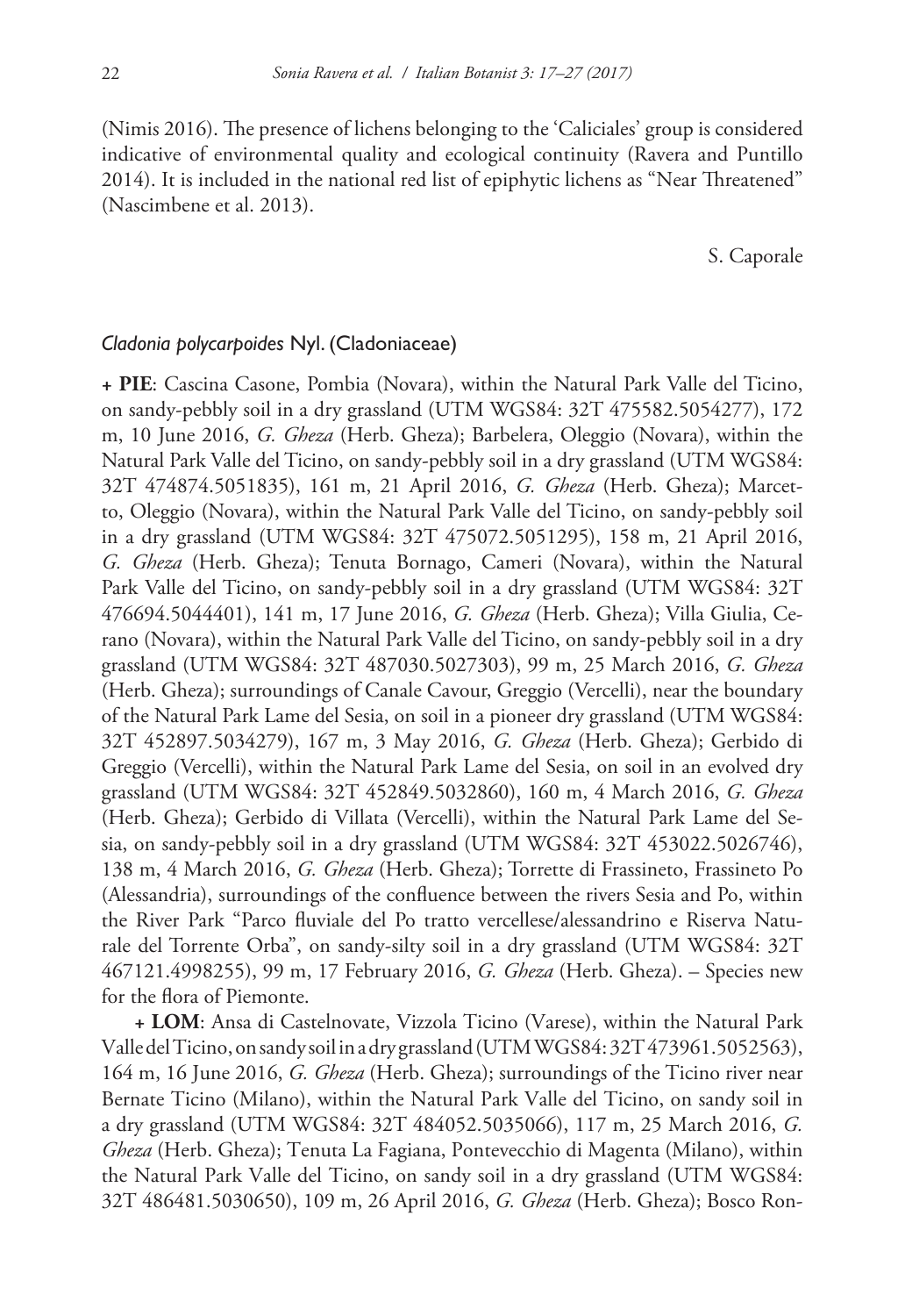chi, Vigevano (Pavia), within the Natural Park Valle del Ticino, on sandy soil in a dry grassland (UTM WGS84: 32T 495866.5013406), 78 m, 30 May 2016, *G. Gheza*  (Herb. Gheza). – Species confirmed for the flora of Lombardia.

*Cladonia polycarpoides* is known from only few administrative regions in Italy (Nimis 2016). The only literature record in Lombardia, from the lower Valtellina (Rossi 1991), refers to a single site, while the species is new for Piemonte. On the basis of the new records reported here, which extend the Italian range of the species to the Po Plain, *C. polycarpoides* seems to be well distributed in dry grasslands of the *Thero-Airion* Tüxen ex Oberdorfer 1957 located on acidic substrates along the course of two main rivers (Sesia and Ticino). It was always found in the *Cladonietum foliaceae* Klement 1953 emend. Drehwald 1993.

G. Gheza

# *Cladonia furcata* (Huds.) Schrad. subsp. *subrangiformis* (L. Scriba ex Sandst.) Pišút (Cladoniaceae)

**+ PIE**: Portanuova, Casal Cermelli (Alessandria), surroundings of Cascina Merlana, on basic sandy-pebbly soil in a dry grassland (UTM WGS84: 32T 471806.4962778), 109 m, 10 May 2016, *G. Gheza, S. Assini* (Herb. Gheza); between Villalvernia and Cassano Spinola (Alessandria), bird ringing station near the Scrivia river, on calcareous sandy-pebbly soil (UTM WGS84: 32T 488531.4959878), 162 m, 14 April 2016, *G. Gheza, S. Assini* (Herb. Gheza); Gremiasco (Alessandria), surroundings of the Osservatorio Astronomico di Guardamonte, on sandstone outcrops (UTM WGS84: 32T 506270.4962306), 682-687 m, 9 December 2016, *G. Gheza* (Herb. Gheza). – Subspecies confirmed for the flora of Piemonte.

**+ LOM**: Cecima (Pavia), surroundings of the Osservatorio Astronomico di Guardamonte, on soil in a dry grassland (UTM WGS84: 32T 506264.4962342), 690 m, 9 December 2016, *G. Gheza* (Herb. Gheza); Fontana di Nivione, Varzi (Pavia), on clay soil on badlands (UTM WGS84: 32T 514388.4962082), 490-501 m, 10 November 2016, *G. Gheza, M. Barcella* (Herb. Gheza, Herb. Barcella); San Michele di Nivione, Varzi (Pavia), on calcareous soil (UTM WGS84: 32T 514671.4960675), 503-508 m, 10 November 2016, *G. Gheza, M. Barcella* (Herb. Gheza, Herb. Barcella); Cella di Varzi (Pavia) surroundings of Castello Malaspina, on arenaceous soil (UTM WGS84: 32T 514394.4958621), 705-710 m, 10 November 2016, *G. Gheza, M. Barcella* (Herb. Gheza, Herb. Barcella). – Subspecies new for the flora of Lombardia.

**+ EMI**: Bobbio (Piacenza), ophiolite outcrop east of the mount Pan Perduto, on soil (UTM WGS84: 32T 528845.4963028), 995-997 m, 25 June 2013, *G. Gheza* (Herb. Gheza). – Subspecies confirmed for the flora of Emilia Romagna.

*Cladonia furcata* subsp. *subrangiformis* is a terricolous species found typically on basic-calcareous soil, with a rather continental distribution (Nimis 1993). It was previously known in two localities in Piemonte and three in Emilia Romagna (see literature cited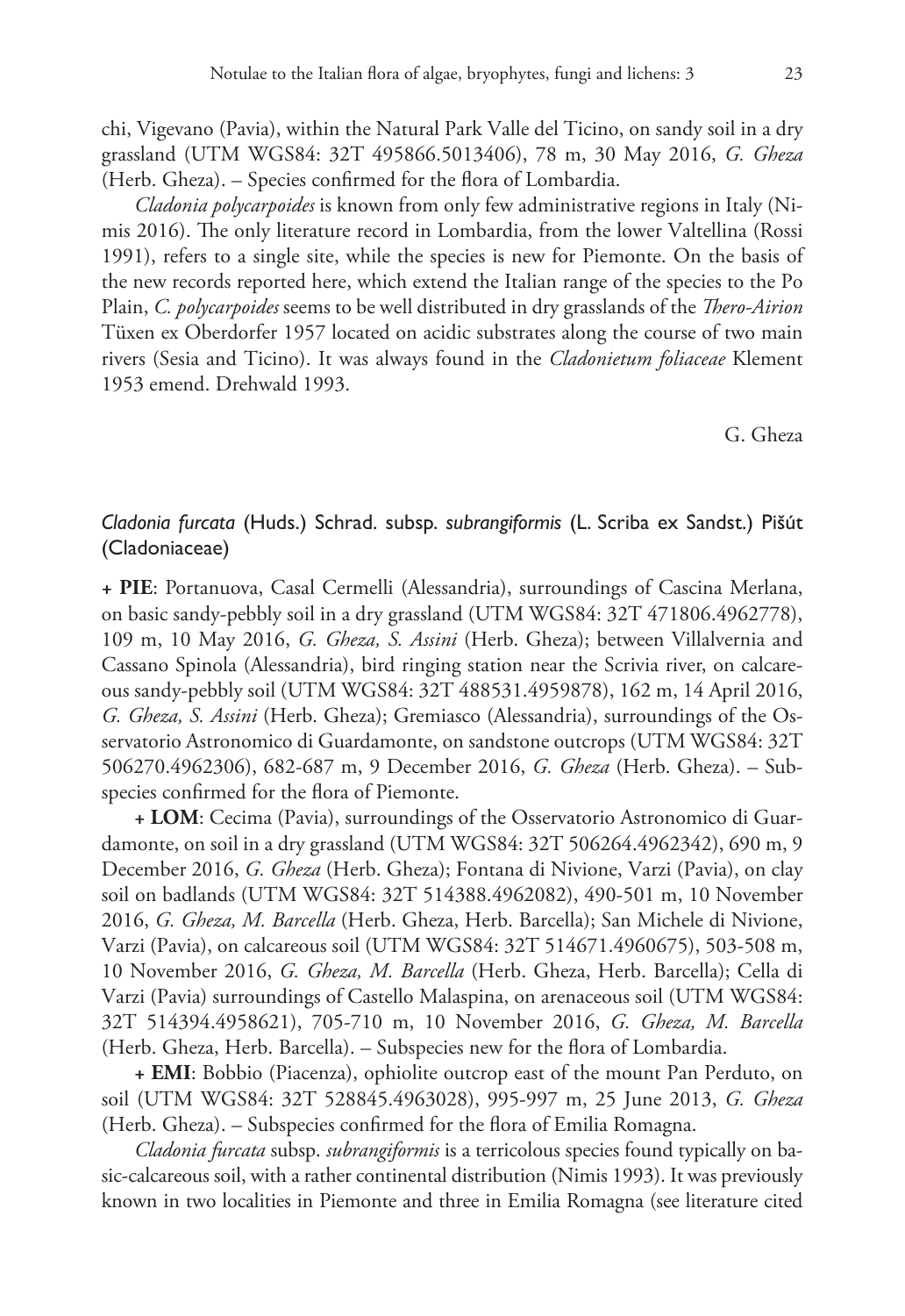by Nimis 1993, 2016); moreover, all the records from Piemonte are very old. The new records reported here extend the range of the species to planitial calcareous dry grasslands located south of the Po river in Piemonte and to the Appennino Pavese in the southernmost part of Lombardia. The species seems rather common in terricolous cryptogam communities on pioneer calcareous, arenaceous and clayey substrates and, therefore, it is probably more widespread than believed until now in the northern Apennines, especially in lichen communities of the *Toninion sedifoliae* Hadač 1948 emend. Wirth 1995 on badlands, calcareous rock outcrops and similar substrates.

G. Gheza, M. Barcella, S. Assini

# *Protoparmelia badia* (Hoffm.) Hafellner (Parmeliaceae)

+ **BAS**: Cerro Falcone, Calvello (Potenza), on acid rock (UTM WGS84 33T 567960.4478689, 963 m. 7 August 2012*, G. Potenza, D. Puntillo* (CLU No. 16685). – Species new for the flora of Basilicata.

Described by Hoffmann (1795) as *Verrucaria badia* and transferred to the genus *Lecanora* by Acharius (1810). Due to the placodioid thallus, the species was transferred to the genus *Protoparmelia* by Hafellner (1984). Bipolar species in alpine and mountainous areas of Europe, North America, Asia, South America, New Zealand and Antarctica. It grows on well-lit, hard, siliceous rocks. In Italy, it was recorded from Friuli to Sicily (Nimis 2016).

G. Potenza, D. Puntillo

# *Rhizocarpon dinothetes* Hertel & Leuckert (Rhizocarpaceae)

+ **SAR**: Monte Limbara (Olbia-Tempio), Multa Ragna, on siliceous rock, parasitic on *Protoparmelia montagnei* (Fr.) Poelt & Nimis (UTM WGS84: 32T 511531.4522312), 975 m, 3 September 2014, *W. v. Brackel*, *G. v. Brackel* (Herb. Brackel 7858). – Species confirmed for the flora of Sardegna.

This is the second report for Italy after that of R. Türk in 1986 at the Passo La Variante some kilometers away from the location of the recent find (Nimis and Poelt 1987). *Rhizocarpon dinothetes* lives parasitically on *Protoparmelia badia* (Hoffm.) Hafellner and *P. montagnei* on well-lit siliceous rocks. It is easily recognized by its allegiance to the host lichen, the bright greenish-yellow thallus, roundish, black, marginate apothecia and small (sub-)muriform ascospores of c.  $13.5-24.5 \times 8.5-11.5 \mu m$ . Except for Sardegna, it was known until now only from Austria and Spain.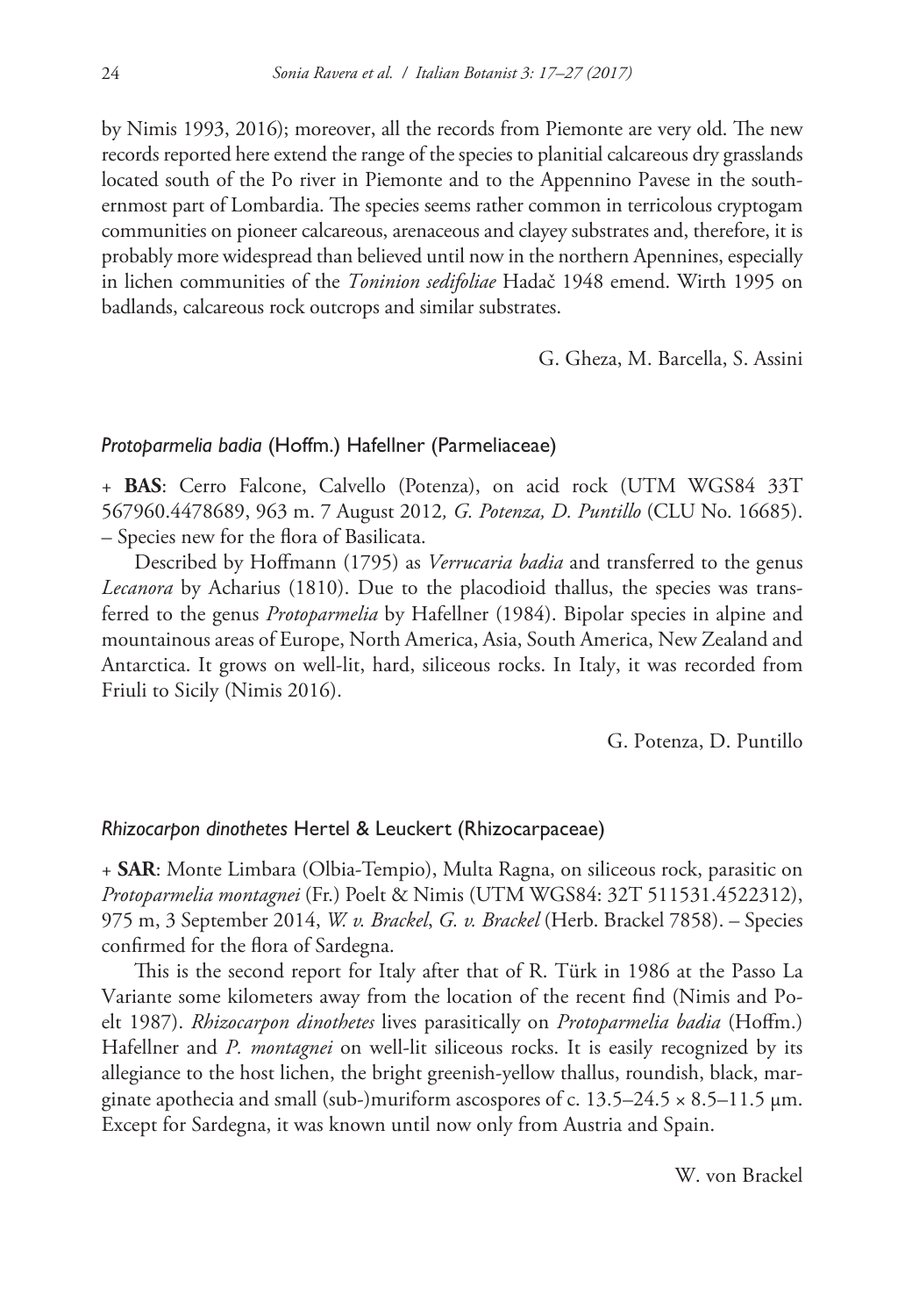# *Scytinium schraderi* (Ach.) Otálora, P.M.Jørg. & Wedin (Collemataceae)

**+ PIE**: between Villalvernia and Cassano Spinola (Alessandria), bird ringing station near the Scrivia river, on calcareous sandy-pebbly soil (UTM WGS84: 32T 488531.4959878), 162 m, 5 May 2016, *G. Gheza* (Herb. Gheza). – Species confirmed for the flora of Piemonte.

**+ LOM**: Basella (Bergamo), in the Nature Reserve Basella-Malpaga, near the Serio river, on calcareous soil (UTM WGS84: 32T 557658.5051025), 182 m, 31 March 2016, *G. Gheza* (Herb. Gheza). – Species new for the flora of Lombardia.

*Scytinium schraderi* is a cyanolichen found on calcareous soil and rock. It was previously known for Piemonte and only from one locality (Nimis 2016), while it is new for Lombardia. The two sites described here are rather similar, being located in dry grasslands on calcareous substrates along the planitial course of two main rivers. *Scytinium schraderi* was sampled within rather pioneer stands of a lichen-moss community referable to the *Toninio-Psoretum decipientis* Stodieck, 1973.

G. Gheza

# **Acknowledgements**

Gabriele Gheza thanks Paola Palazzolo (Parco Fluviale del Po e dell'Orba), Agostino Pela (Parco Naturale delle Lame del Sesia) and Valentina Parco (Parco Naturale della Valle del Ticino Lombardo) for having revealed some of the sites in which *Cladonia polycarpoides* was found.

# **References**

Acharius E (1810) Lichenographia universalis. Gottingae, apud Iust. Frid. Danckwerts, 407 pp.

- Aleffi M, Tacchi R, Cortini Pedrotti C (2008) Check-list of the Hornworts, liverworts and Mosses of Italy. Bocconea 22: 5–254.
- Boom PPG van den, Giralt M (1999) Contribution to the flora of Portugal, lichens and lichenicolous fungi II. Nova Hedwigia 68: 183–196.
- Brackel von W (2015) Lichenicolous fungi from Central Italy with notes on some remarkable hepaticolous, algicolous and lichenized fungi. Herzogia 28: 212–218. [https://doi.](https://doi.org/10.13158/heia.28.1.2015.212) [org/10.13158/heia.28.1.2015.212](https://doi.org/10.13158/heia.28.1.2015.212)
- Brackel von W (2016) Preliminary checklist of the lichenicolous fungi of Italy. Notiziario della Società Lichenologica Italiana 29: 95–145.
- Bricaud O, Coste C, Le Cœur D, Glenn M, Ménard T, Roux C (1992) Champignons lichénisés et lichénicoles de la France méridionale: espèces nouvelles et intéressantes (VI). Bulletin de la Société Linnéenne de Provence 43: 81–96.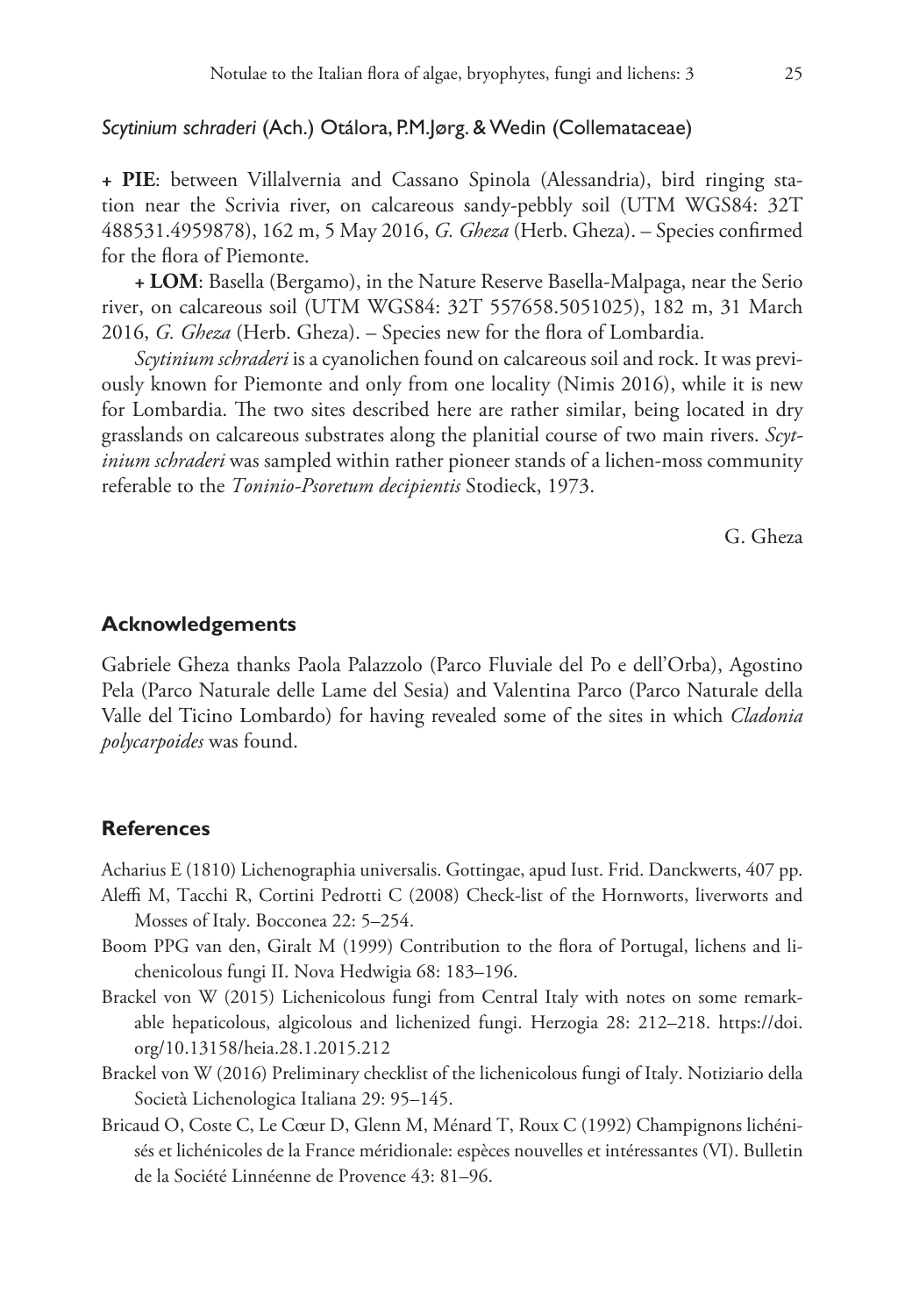- Diederich P (2003) New species and new records of American lichenicolous fungi. Herzogia 16: 41–90.
- Diederich P, Lambinon J, Sérusiaux E, van den Boom P (1992) Lichens et champignons lichénicoles nouveaux ou intéressants pour la flore de la Belgique et des régions voisines. VI. Belgian Journal of Botany 125: 137–150.
- Dierßen K (2001) Distribution, ecological amplitude and phytosociological characterization of European bryophytes. Bryophytorum Biblioteca 56, 289 pp.
- Earland-Bennett PM (1999) *Diplolaeviopsis ranula*. New, rare and interesting British lichen and lichenicolous fungus records. British Lichen Society Bulletin 84: 48.
- Etayo J, Flakus A, Suija A, Kukwa M (2015) *Macroskyttea parmotrematis* gen. et sp. nov. (Helotiales, Leotiomycetes, Ascomycota), a new lichenicolous fungus from Bolivia. Phytotaxa 224: 247–257.<https://doi.org/10.11646/phytotaxa.224.3.3>
- Giralt M, Hawksworth DL (1991) *Diplolaeviopsis ranula*, a new genus and species of lichenicolous coelomycetes growing on the *Lecanora strobilina* group in Spain. Mycological Research 95: 759–761. [https://doi.org/10.1016/S0953-7562\(09\)80828-9](https://doi.org/10.1016/S0953-7562(09)80828-9)
- Hafellner RJ (1984) Studien in Richtung einer natürlicheren Gliederung der Sammelfamilien Lecanoraceae und Lecideaceae. In: Hertel H, Oberwinkler F (Eds) Beiträge zur Lichenologie. Festscrift J. Poelt, vol 79, Beiheft zur Nova Hedwig, 241–371.
- Hodgetts NG (2015) Checklist and country status of European bryophytes towards a new Red List for Europe. Irish Wildlife Manuals, No. 84. National Parks and Wildlife Service, Department of Arts, Heritage and the Gaeltacht. Ireland, 125 pp.
- Hodkinson BP (2010) A first assessment of lichen diversity for one of North America's 'Biodiversity Hotspots' in the Southern Appalachians of Virginia. Castanea 75: 126–133. [https://](https://doi.org/10.2179/09-033.1) [doi.org/10.2179/09-033.1](https://doi.org/10.2179/09-033.1)
- Hoffmann GF (1796) Deutschlands Flora oder botanisches Taschenbuch. Zweyter Theil für das Jahr 1795. Cryptogamie. B.I.I. Palm\Erlangen: 182.<https://doi.org/10.5962/bhl.title.126793>
- Massalongo C (1903) Le epatiche dell'Erbario Crittogamico Italiano. Comunicazione all' Accademia di Scienze Mediche e Naturali di Ferrara, 1–20.
- Nascimbene J, Nimis PL, Ravera S (2013) Evaluating the conservation status of epiphytic lichens of Italy: a red list. Plant Biosystems 147: 898–904. [https://doi.org/10.1080/1126](https://doi.org/10.1080/11263504.2012.748101) [3504.2012.748101](https://doi.org/10.1080/11263504.2012.748101)
- Nimis PL (1993) The lichens of Italy: an annotated catalogue. Monografie XII. Museo Regionale di Scienze Naturali di Torino, 897 pp.
- Nimis PL (2016) The Lichens of Italy. A second annotated catalogue. EUT. Trieste. 740 pp.
- Nimis PL, Poelt J (1987) The lichens and lichenicolous fungi of Sardinia (Italy). An annotated list. Studia Geobotanica 7 (suppl. 1), 269 pp.
- Poponessi S, Mariotti MG, Aleffi M, Venanzoni R (2014) Bryophytic similarity of the Italian regions with a focus on the Ligurian region. Plant Biosystems 148: 851–856. [https://doi.](https://doi.org/10.1080/11263504.2014.949330) [org/10.1080/11263504.2014.949330](https://doi.org/10.1080/11263504.2014.949330)
- Ravera S, Puntillo D (2014) Licheni a spillo. Piccola guida alle Caliciales d'Italia. Ministero dell'Ambiente e della Tutela del Territorio e del Mare e Università degli Studi del Molise, 154 pp.